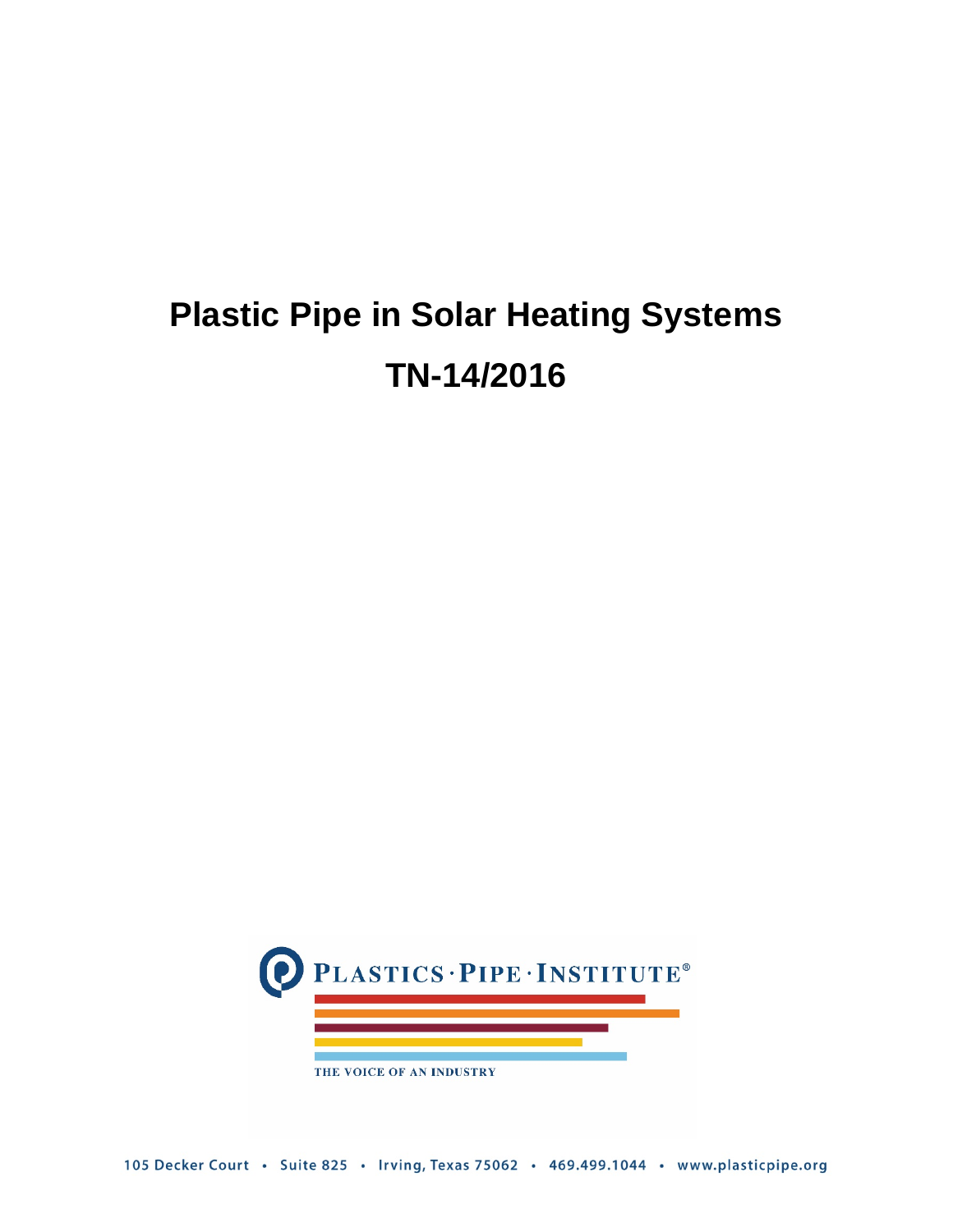# **Foreword**

This report was developed and published with the technical help and financial support of the members of the PPI (Plastics Pipe Institute, Inc.). The members have shown their interest in quality products by assisting independent standards-making and user organizations in the development of standards, and also by developing reports on an industry-wide basis to help engineers, code officials, specifying groups and users.

The purpose of this technical note is to provide general information on plastic pipe used in solar heating systems.

This report has been prepared by PPI as a service for the industry. The information in this report is offered in good faith and believed to be accurate at the time of its preparation, but is offered "as is" without any express or implied warranty, including WARRANTIES OF MERCHANTABILITY AND FITNESS FOR A PARTICULAR PURPOSE. Any reference to or testing of a particular proprietary product should not be construed as an endorsement by PPI, which does not endorse the proprietary products or processes of any manufacturer. The information in this report is offered for consideration by industry members in fulfilling their own compliance responsibilities. PPI assumes no responsibility for compliance with applicable laws and regulations.

PPI intends to revise this report from time to time, in response to comments and suggestion from users of the report. Please send suggestions for improvements to the address below. Information on other publications can be obtained by contacting PPI directly or visiting the PPI web site.

The Plastics Pipe Institute, Inc.

[www.plasticpipe.org](http://www.plasticpipe.org/)

This technical note was first issued in July 2001 and revised in April 2016.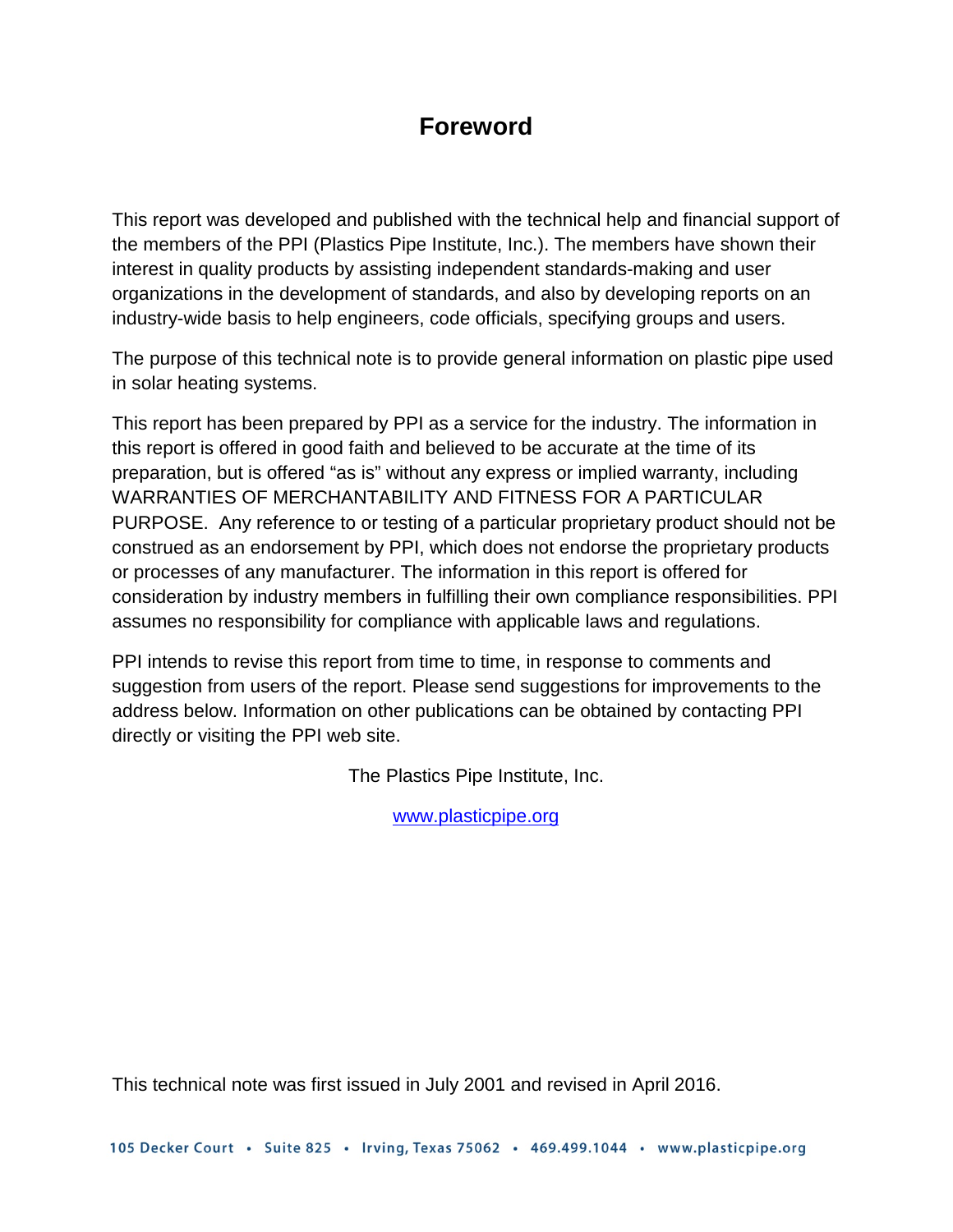# PLASTIC PIPE IN SOLAR HEATING SYSTEMS

#### 1.0 Objective

This report describes, in a simplified manner, the technologies used in the solar heating industry; the limitation, if any, of plastic piping in each; and includes reference sections on recommendations to cope successfully with those limitations.

#### 2.0 History

The use of thermal solar energy was virtually nonexistent 45 years ago, but has grown to become a significant industry in the United States. Most solar applications are geographically concentrated in the states of California, Arizona, New Mexico, Colorado, Hawaii and Florida, although the technology is effective in all US states.

Solar heating (also known as thermal solar) systems range in size and complexity. The very simplest consist of nothing more than a black pipe or tubing lying in the sun connected to a swimming pool circulating pump. More complex systems consist of highly engineered collectors with one or more layers of glazing plus piping, pumps and controls for temperature and pressure. These systems frequently involve heat transfer fluids other than water, heat storage tanks and heat exchangers. For the purposes of this report, all subsequent references to plastic pipe apply only to the piping outside of the collectors themselves unless otherwise stated.

Plastic piping can play a major role in this application. See Table 1 for a list of materials with elevated temperature capabilities. Plastic piping's combination of flexibility, relatively high temperature properties, and resistance to freeze damage and corrosion are major advantages for this end-use. There are, however, precautions that should be taken to prevent misapplication.

#### 3.0 Collector Technologies

The most significant use of solar heating has been for residential and commercial swimming pools, followed by domestic hot water and space heating. Solar collectors are classified according to their water discharge temperatures: low temperature, medium temperature and high temperature. Low temperature systems generally operate at a temperature of 110° F (43°C) and have a maximum stagnation temperature of 180° F (82°C). Medium temperature collectors typically have discharge temperatures of 180-200° F (82 - 93°C) but can generate stagnation temperatures of up to 280° F (154°C) or more for several hours. High temperature collectors routinely operate at temperatures of at least 210° F (99°C) and can generate stagnation temperatures of more than 400° F (204°C). High temperature collectors operate above the capabilities of the materials in this document.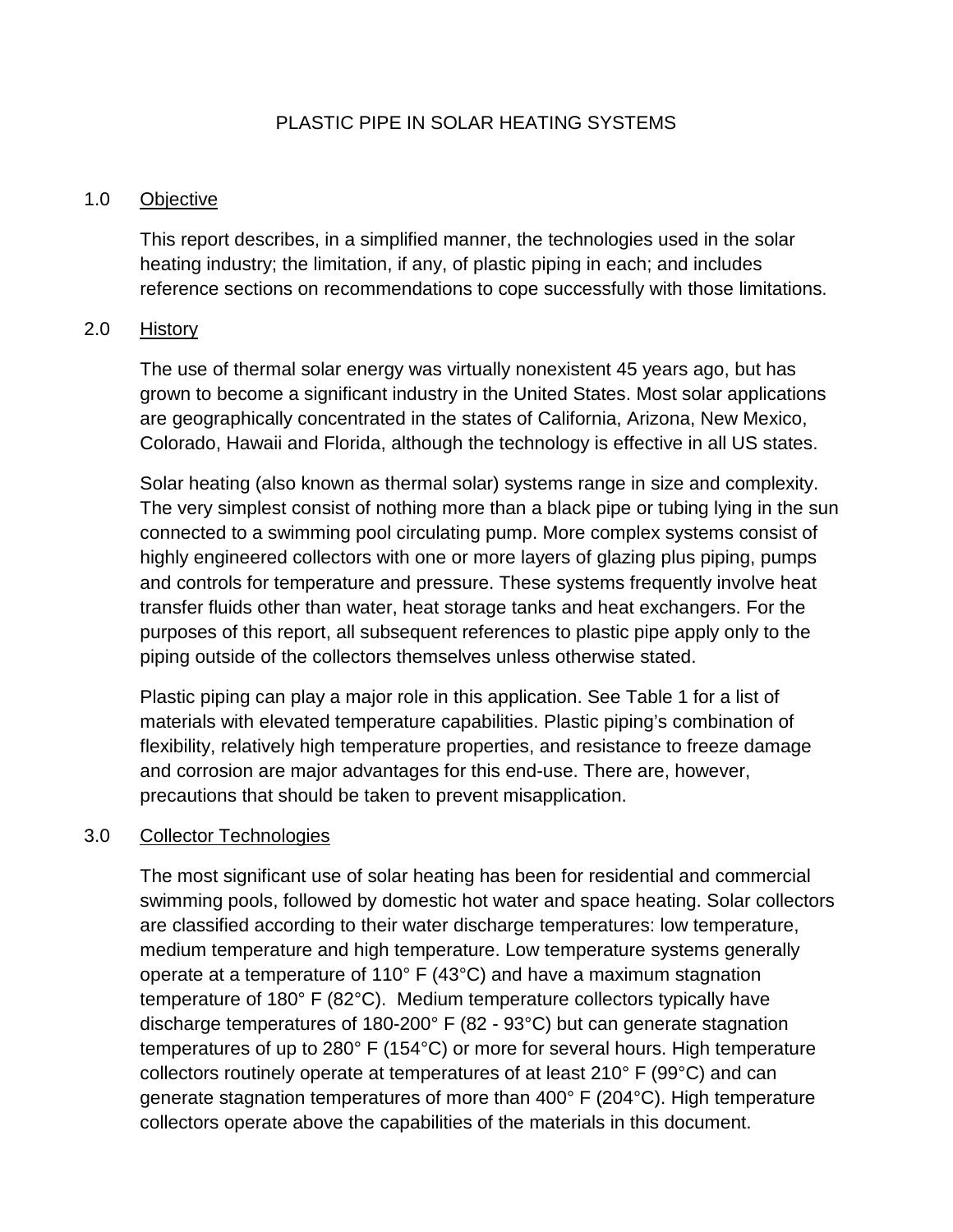There are several different plastic pipe materials that may be used directly with low temperature collectors with no special precautions. In addition, much plastic piping is being used extensively inside unglazed collectors where operating temperatures rarely exceed 110° F (43°C) on a frequent basis. To protect against ultraviolet exposure damage and to increase efficiency, plastic piping for use in collector panels should contain a minimum of 2% carbon black of proper particle size and with good dispersion as well as contain antioxidants. Check with the pipe manufacturer to be sure the pipe is suitable for long term exposure to sunlight.

Plastic piping should not be used in systems with high temperature collectors including evacuated tube or concentrating types because of the extreme temperatures they can reach.

Medium temperature collectors constitute the largest segment of the market. These glazed collectors are used in domestic hot water and space heating systems. Depending on the type of collector and system design, some special precautions should be taken. The major types of medium temperature systems are described in the following paragraphs along with appropriate precautions.

Medium temperature systems are either "passive" or "active". Passive solar systems use no pumps, controls or mechanical equipment to transport the heated water. The integral collector storage (ICS) is a passive design which uses a tank or tube assembly absorber in an insulated metal case which is covered with a glazing material, usually glass. The absorber is painted flat black or coated with a "selective" material to increase solar energy absorption. Another type of passive solar heater is called "thermosiphon." In this design a storage tank is mounted above the solar collector on the roof surface.

All passive solar water heaters operate by the same principle; when a hot water tap is turned on in the building, cold water from the city water supply flows through the solar collector first and is pre-heated before entering the conventional gas, oil or electric water heater thereby considerably reducing or even eliminating consumption of fossil fuel energy.

Because of the large volume of water in the collector, passive solar systems are not subject to high stagnation temperatures. Thus, plastic piping can be used throughout, including a hook-up directly to the collector system.

Active type solar systems utilize a pump to move heat transfer fluids through the collector. Some utilize swimming pool or potable water as the heat transfer fluid (open systems) while others typically use a non-toxic solution of propylene glycol and water to prevent freezing (closed systems). Heat is transferred from the heat transfer fluid to potable water by means of a heat exchanger in the solar storage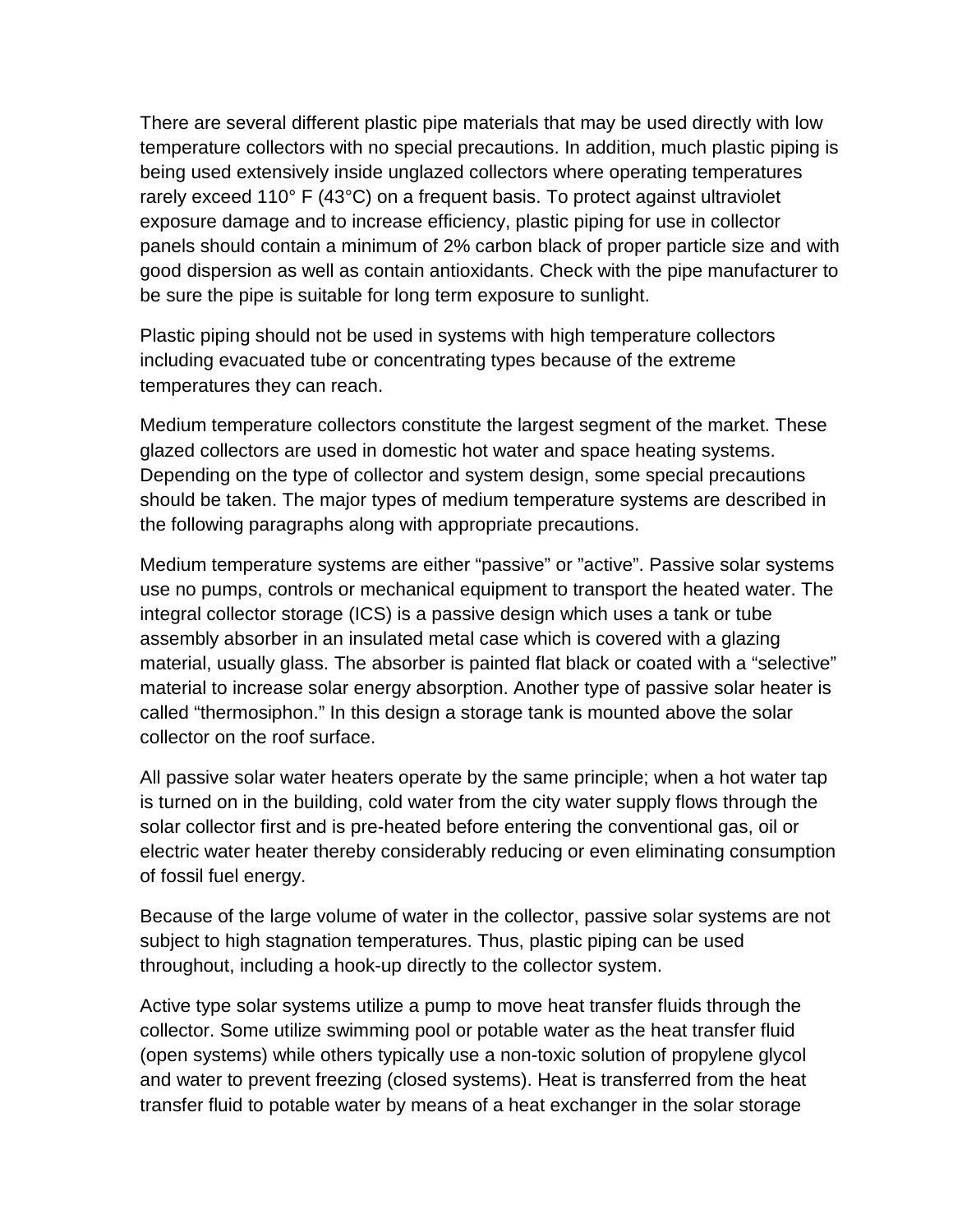tank or heat exchanger/pump appliance. All piping must comply with the local plumbing or mechanical codes.

Hydrocarbon oil or silicone oils are used in high temperature solar systems and are generally not recommended for use with plastic pipe.

**Note**: Because there are many heat transfer fluid types available, the fluid selected must be approved as being suitable by the plastic pipe manufacturer.

Active type, medium temperature collectors can limit or disqualify the use of plastic piping as stagnation temperatures can exceed 280°F (138°C) as mentioned earlier. Under no circumstances should any plastic piping be used inside the collector or in the system where it will be exposed to such high temperatures unless that particular plastic pipe has been qualified for that temperature of service.

# 4.0 Customer Characteristics and Distribution Channels

In general, solar collector manufacturers do not provide piping for the system. The installer most likely will purchase the piping from a local plumbing supply wholesaler or solar supply house. Installers are usually plumbers, but in some regions solar specialists provide installation services. Installation should be performed by knowledgeable, licensed contractors.

The installation requires knowledge of carpentry to provide roof support or mounting, electricity to install the control system (where applicable), and plumbing to install the piping system and to tie in to the swimming pool or storage tank or the existing domestic water supply. Always be sure the installation meets the requirements of the local building, plumbing and mechanical codes.

As the solar energy industry matures, the swimming pool industry and plumbers are recognizing thermal solar energy as an opportunity to expand business by becoming installers in addition to the solar specialists.

# 5.0 Space Heating

Because of the relatively low fluid temperatures used in radiant floor heating (110- 140° F/ 43-60°C), the heated fluid for these systems can be derived from the medium temperature solar systems . For these reasons, many radiant heating systems installed today use solar collectors as the primary heating source. Baseboard hydronic heating requires higher temperatures (typically 180° F/82° C) to be effective, as does a water-to-air heat exchanger located in the plenum of a forced air system.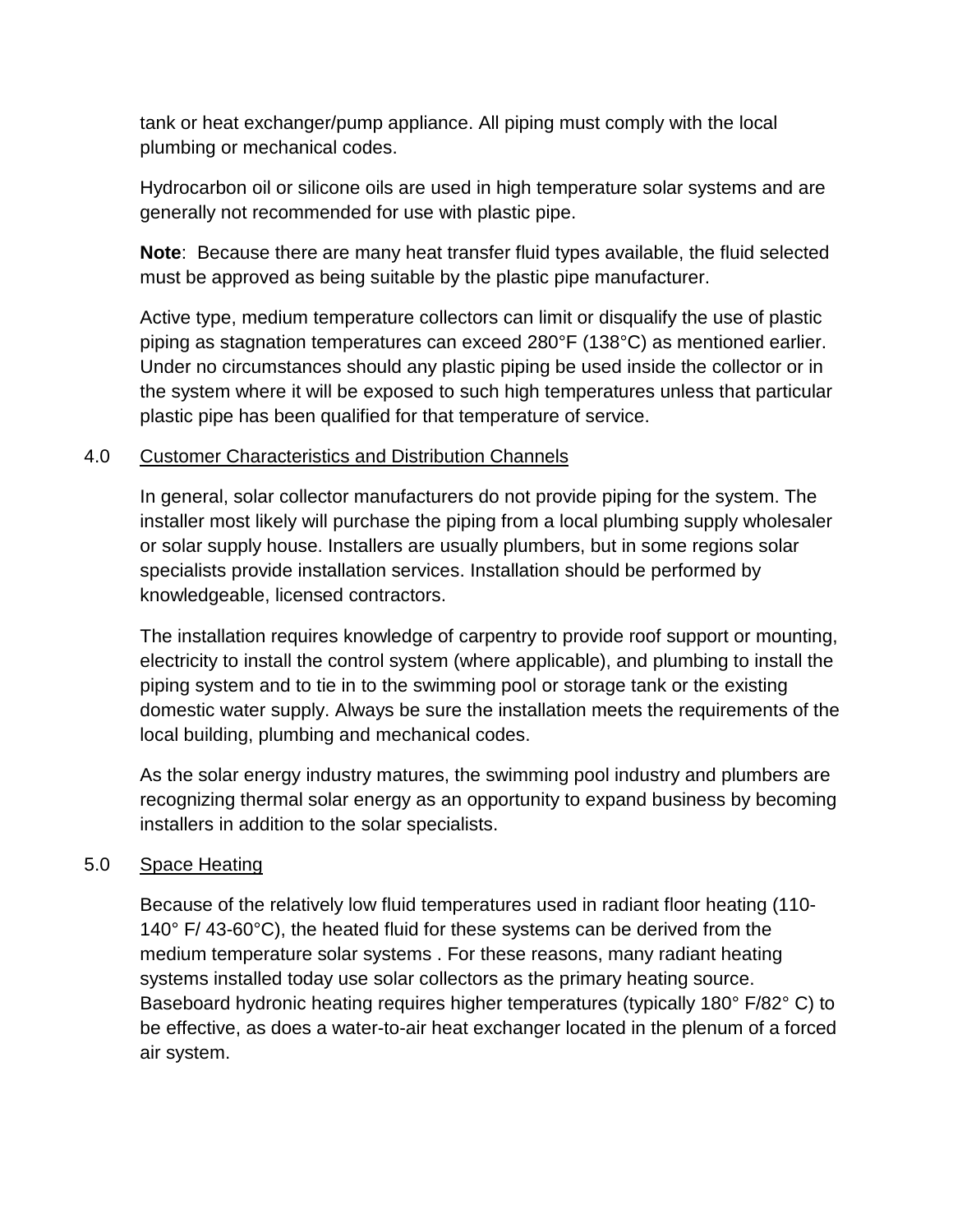# Features and Benefits of Plastic Piping

| <b>Feature</b>                     | <b>Benefit</b>                                                                                                                                                                                                                                                                                                                                                    |  |                                    |
|------------------------------------|-------------------------------------------------------------------------------------------------------------------------------------------------------------------------------------------------------------------------------------------------------------------------------------------------------------------------------------------------------------------|--|------------------------------------|
| Ease of Installation, Cost Savings | Minimizing the overall cost of solar<br>heating systems is necessary to make<br>them viable alternatives and to expand<br>customer acceptance.                                                                                                                                                                                                                    |  |                                    |
| <b>Flexibility</b>                 | Since most solar systems are installed<br>after the building construction is<br>completed, the flexibility and ease of<br>joining plastic piping systems are a big<br>advantage. In addition, there is no need<br>to use a soldering or brazing torch in an<br>attic full of combustible materials as<br>otherwise might be required for metal<br>piping systems. |  |                                    |
| <b>High Temperature Resistance</b> | For continuous use, thermoplastic pipe<br>must be suitable for high temperature<br>environments. The following materials<br>and composite structures are listed in<br>PPI TR4 with elevated temperature<br>capabilities.                                                                                                                                          |  |                                    |
|                                    | <b>PE</b>                                                                                                                                                                                                                                                                                                                                                         |  | 140° F (60° C)                     |
|                                    | <b>CPVC</b>                                                                                                                                                                                                                                                                                                                                                       |  | 180° F (82° C)                     |
|                                    | <b>PA</b>                                                                                                                                                                                                                                                                                                                                                         |  | 180° F (82° C)                     |
|                                    | PE-RT                                                                                                                                                                                                                                                                                                                                                             |  | 180° F (82° C)                     |
|                                    | <b>PEX</b>                                                                                                                                                                                                                                                                                                                                                        |  | 200° F (93° C)                     |
|                                    | PEX-AL-PEX200° F (93° C)                                                                                                                                                                                                                                                                                                                                          |  |                                    |
|                                    | PE-AL-PE                                                                                                                                                                                                                                                                                                                                                          |  | 140 $^{\circ}$ F (60 $^{\circ}$ C) |
|                                    | PERT-AL-PERT                                                                                                                                                                                                                                                                                                                                                      |  | 200° F (93°C)                      |
|                                    | <b>PVDF</b>                                                                                                                                                                                                                                                                                                                                                       |  | 200° F (93° C)                     |